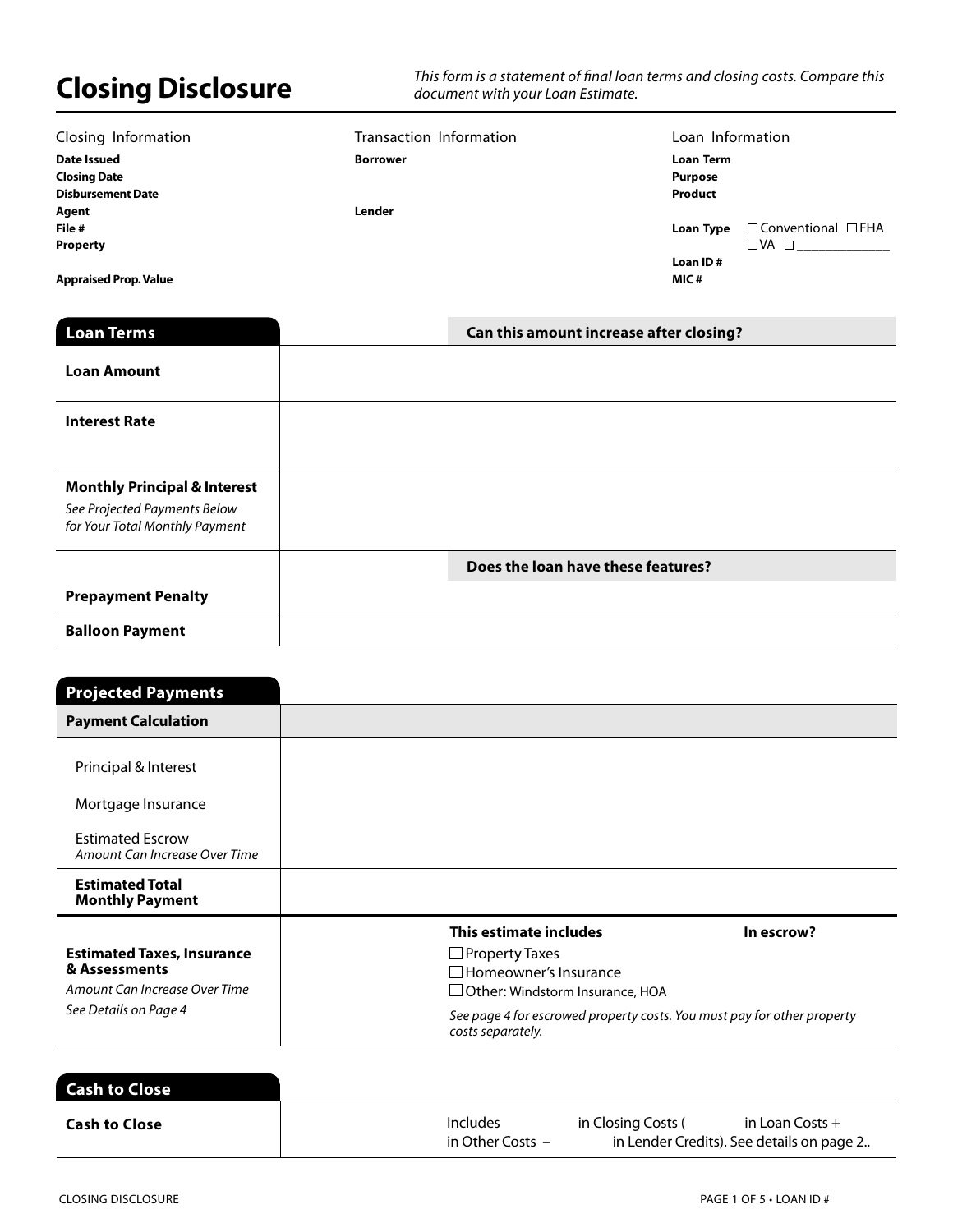# **Closing Cost Details**

|                                              | <b>Borrower-Paid</b> |                       |                   |
|----------------------------------------------|----------------------|-----------------------|-------------------|
| <b>Loan Costs</b>                            | <b>At Closing</b>    | <b>Before Closing</b> | Paid by<br>Others |
| A. Origination Charges                       |                      |                       |                   |
| % of Loan Amount (Points)<br>01              |                      |                       |                   |
| 02                                           |                      |                       |                   |
| 03                                           |                      |                       |                   |
| 04                                           |                      |                       |                   |
| 05                                           |                      |                       |                   |
| 06                                           |                      |                       |                   |
| 07                                           |                      |                       |                   |
| 08                                           |                      |                       |                   |
| <b>B. Services Borrower Did Not Shop For</b> |                      |                       |                   |
| 01                                           |                      |                       |                   |
| 02                                           |                      |                       |                   |
| 03                                           |                      |                       |                   |
| 04                                           |                      |                       |                   |
| 05                                           |                      |                       |                   |
| 06                                           |                      |                       |                   |
| 07                                           |                      |                       |                   |
| 08                                           |                      |                       |                   |
| 09                                           |                      |                       |                   |
| 10                                           |                      |                       |                   |
| C. Services Borrower Did Shop For            |                      |                       |                   |
| 01                                           |                      |                       |                   |
| 02                                           |                      |                       |                   |
| 03                                           |                      |                       |                   |
| 04                                           |                      |                       |                   |
| 05<br>06                                     |                      |                       |                   |
| 07                                           |                      |                       |                   |
| 08                                           |                      |                       |                   |
| D. TOTAL LOAN COSTS (Borrower-Paid)          |                      |                       |                   |
| Loan Costs Subtotals $(A + B + C)$           |                      |                       |                   |
|                                              |                      |                       |                   |

# **Other Costs**

| <b>E. Taxes and Other Government Fees</b>   |               |           |  |  |  |
|---------------------------------------------|---------------|-----------|--|--|--|
| 01 Recording Fees                           | Deed:         | Mortgage: |  |  |  |
| 02                                          |               |           |  |  |  |
| F. Prepaids                                 |               |           |  |  |  |
| 01 Homeowner's Insurance Premium (          | mo.)          |           |  |  |  |
| 02 Mortgage Insurance Premium ( mo.)        |               |           |  |  |  |
| 03 Prepaid Interest<br>per day from         | to            |           |  |  |  |
| 04 Property Taxes (<br>mo.)                 |               |           |  |  |  |
| 05                                          |               |           |  |  |  |
| <b>G. Initial Escrow Payment at Closing</b> |               |           |  |  |  |
| 01 Homeowner's Insurance                    | per month for | mo.       |  |  |  |
| 02 Mortgage Insurance                       | per month for | mo.       |  |  |  |
| 03 Property Taxes                           | per month for | mo.       |  |  |  |
| 04                                          |               |           |  |  |  |
| 05                                          |               |           |  |  |  |
| 06                                          |               |           |  |  |  |
| 07                                          |               |           |  |  |  |
| 08 Aggregate Adjustment                     |               |           |  |  |  |
| H. Other                                    |               |           |  |  |  |
| 01                                          |               |           |  |  |  |
| 02                                          |               |           |  |  |  |
| 03                                          |               |           |  |  |  |
| 04                                          |               |           |  |  |  |
| 05                                          |               |           |  |  |  |
| 06                                          |               |           |  |  |  |
| 07                                          |               |           |  |  |  |
| 08                                          |               |           |  |  |  |
| I. TOTAL OTHER COSTS (Borrower-Paid)        |               |           |  |  |  |
| Other Costs Subtotals $(E + F + G + H)$     |               |           |  |  |  |
|                                             |               |           |  |  |  |

| J. TOTAL CLOSING COSTS (Borrower-Paid) |  |  |
|----------------------------------------|--|--|
| Closing Costs Subtotals ( $D +$        |  |  |
| Lender Credits                         |  |  |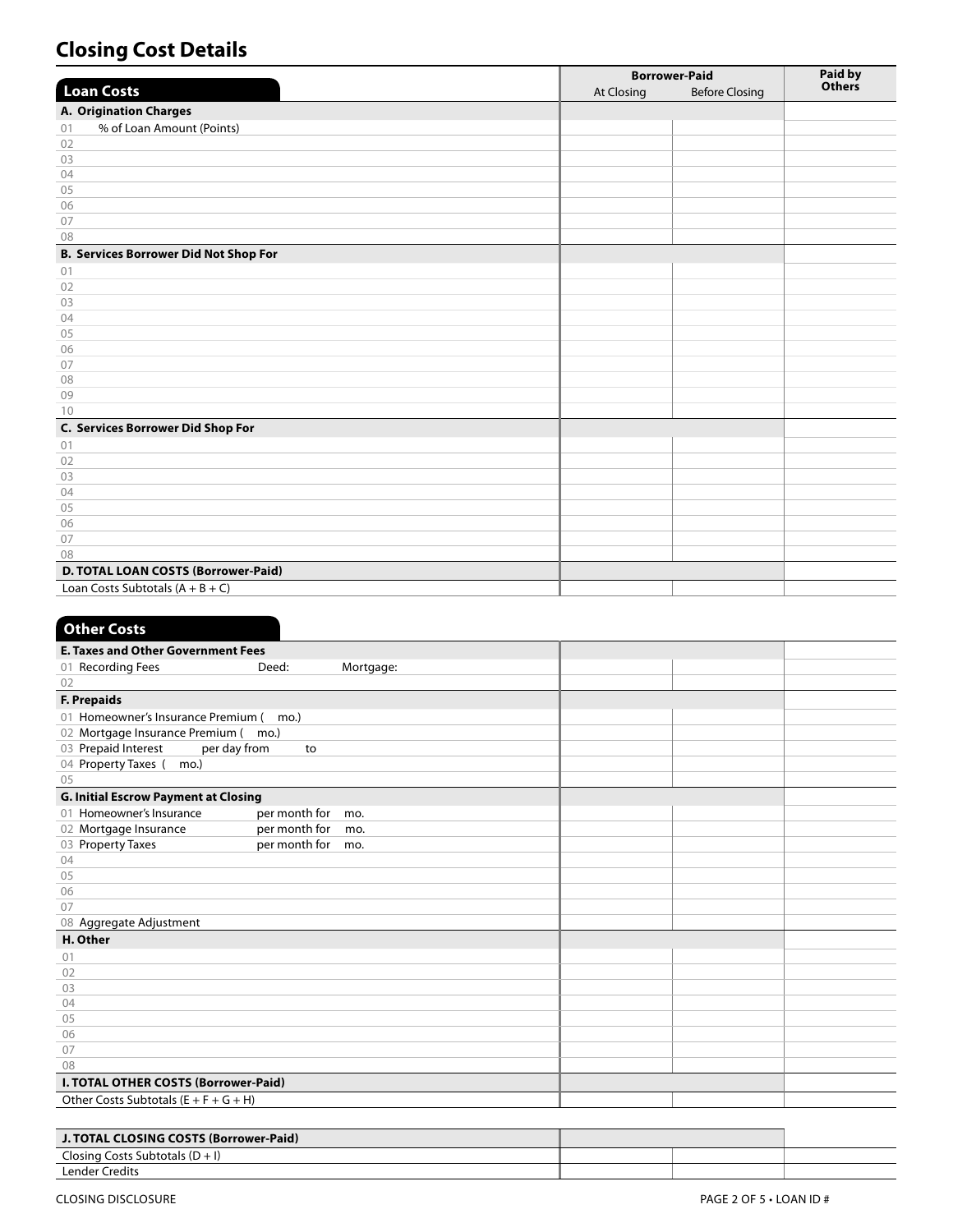| <b>Calculating Cash to Close</b>                           | Use this table to see what has changed from your Loan Estimate. |              |                  |
|------------------------------------------------------------|-----------------------------------------------------------------|--------------|------------------|
|                                                            | <b>Estimate</b>                                                 | <b>Final</b> | Did this change? |
| Total Closing Costs (J)                                    |                                                                 |              |                  |
| Closing Costs Paid Before Closing                          |                                                                 |              |                  |
| <b>Closing Costs Financed</b><br>(Included in Loan Amount) |                                                                 |              |                  |
| Down Payment/Funds from Borrower                           |                                                                 |              |                  |
| <b>Funds for Borrower</b>                                  |                                                                 |              |                  |
| <b>Cash to Close</b>                                       |                                                                 |              |                  |

| <b>Disbursements to Others</b>      | Use this table to see a list of payments from your loan funds. |               |  |
|-------------------------------------|----------------------------------------------------------------|---------------|--|
| <b>TO</b>                           |                                                                | <b>AMOUNT</b> |  |
| $01$                                |                                                                |               |  |
| 02                                  |                                                                |               |  |
| 03                                  |                                                                |               |  |
| 04                                  |                                                                |               |  |
| 05                                  |                                                                |               |  |
| 06                                  |                                                                |               |  |
| 07                                  |                                                                |               |  |
| 08                                  |                                                                |               |  |
| 09                                  |                                                                |               |  |
| $10$                                |                                                                |               |  |
| $11\,$                              |                                                                |               |  |
| 12                                  |                                                                |               |  |
| 13                                  |                                                                |               |  |
| 14                                  |                                                                |               |  |
| 15                                  |                                                                |               |  |
| <b>Total Disbursement to Others</b> |                                                                |               |  |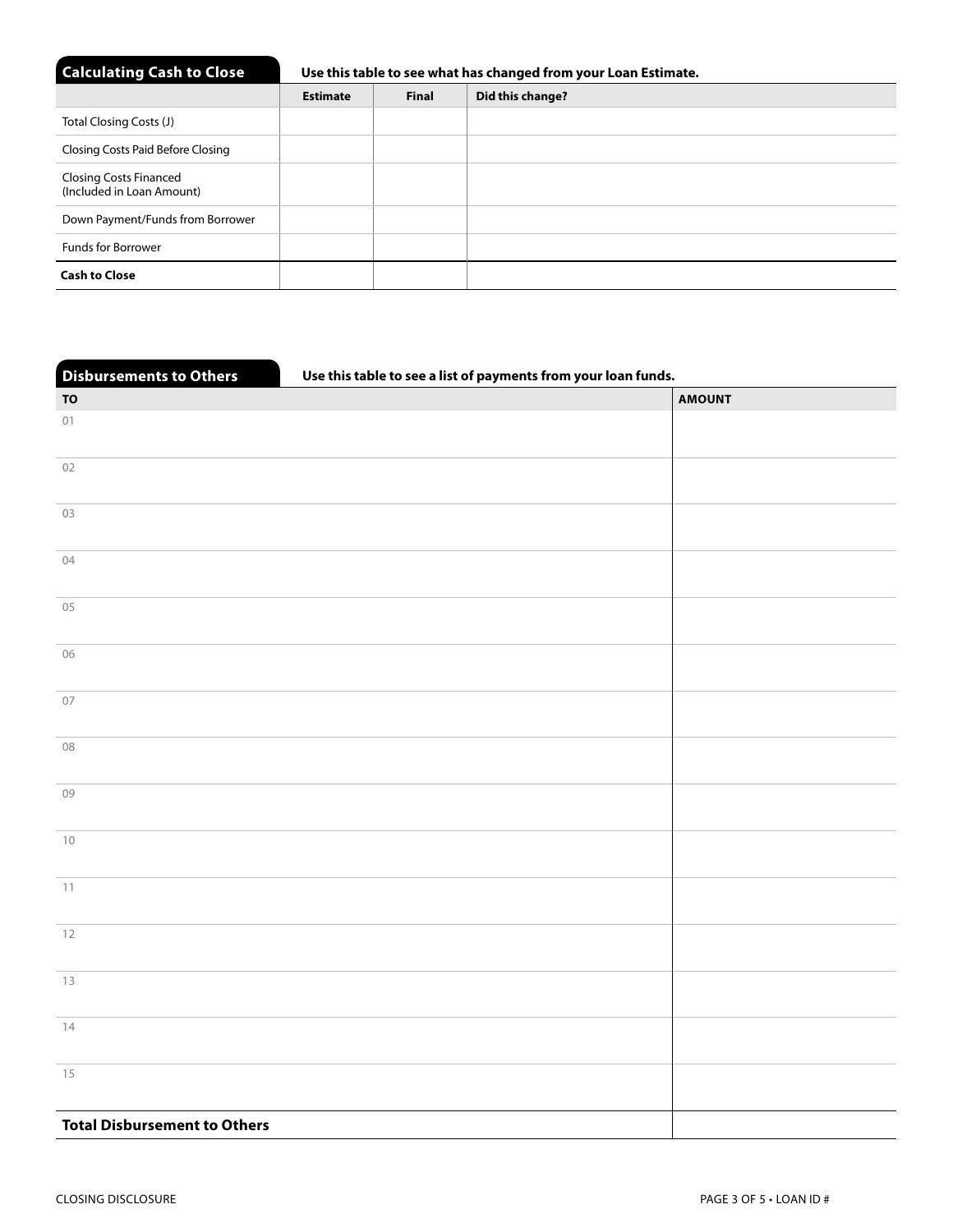#### **Assumption**

- If you sell or transfer this property to another person, your lender  $\Box$  will allow, under certain conditions, this person to assume this loan on the original terms.
- $\Box$  will not allow assumption of this loan.

#### **Demand Feature**

Your loan

- $\Box$  has a demand feature, which permits your lender to require early repayment of the loan. You should review your note for details.
- $\Box$  does not have a demand feature.

#### **Late Payment**

If your payment is more than 15 days late, your lender will charge a late fee of 5% of the monthly principal and interest payment.

#### **Negative Amortization** (Increase in Loan Amount)

Under your loan terms, you

- $\Box$  are scheduled to make monthly payments that do not pay all of the interest due that month. As a result, your loan amount will increase (negatively amortize), and your loan amount will likely become larger than your original loan amount. Increases in your loan amount lower the equity you have in this property.
- $\Box$  may have monthly payments that do not pay all of the interest due that month. If you do, your loan amount will increase (negatively amortize), and, as a result, your loan amount may become larger than your original loan amount. Increases in your loan amount lower the equity you have in this property.
- $\Box$  do not have a negative amortization feature.

#### **Partial Payment**

Your lender will

 $\Box$  accept payments that are less than the full amount due (partial payments). Partial payments will be applied:

 $\Box$  not accept partial payments.

If this loan is sold, your new lender may have a different policy.

# **Security Interest**

You are granting a security interest in \_

You may lose this property if you do not make your payments or satisfy other obligations for this loan.

### **Escrow Account**

## **For now,** your loan

 $\Box$  will have an escrow account (also called an "impound" or "trust" account) to pay the property costs listed below. Without an escrow account, you would pay them directly, possibly in one or two large payments a year. Your lender may be liable for penalties and interest for failing to make a payment.

| Escrow                                                  |                                                                                                                   |
|---------------------------------------------------------|-------------------------------------------------------------------------------------------------------------------|
| <b>Fscrowed</b><br><b>Property Costs</b><br>over Year 1 | Estimated total amount over year 1 for<br>your escrowed property costs:                                           |
| Non-Escrowed<br><b>Property Costs</b><br>over Year 1    | Estimated total amount over year 1 for<br>your non-escrowed property costs:<br>You may have other property costs. |
| <b>Initial Payment</b>                                  | A cushion for the escrow account you<br>pay at closing. See Section G on page 2.                                  |
| <b>Monthly Payment</b>                                  | The amount included in your total<br>monthly payment.                                                             |

 $\Box$  will not have an escrow account because  $\Box$  you declined it  $\Box$  your lender does not require or offer one. You must directly pay your property costs, such as taxes and homeowner's insurance. Contact your lender to ask if your loan can have an escrow account.

| No Escrow                                         |                                                                                                                            |
|---------------------------------------------------|----------------------------------------------------------------------------------------------------------------------------|
| Estimated<br><b>Property Costs</b><br>over Year 1 | Estimated total amount over year 1. You<br>must pay these costs directly, possibly<br>in one or two large payments a year. |
| <b>Escrow Waiver Fee</b>                          |                                                                                                                            |

## **In the future,**

Your property costs may change and, as a result, your escrow payment may change. You may be able to cancel your escrow account, but if you do, you must pay your property costs directly. If you fail to pay your property taxes, your state or local government may (1) impose fines and penalties or (2) place a tax lien on this property. If you fail to pay any of your property costs, your lender may (1) add the amounts to your loan balance, (2) add an escrow account to your loan, or (3) require you to pay for property insurance that the lender buys on your behalf, which likely would cost more and provide fewer benefits than what you could buy on your own.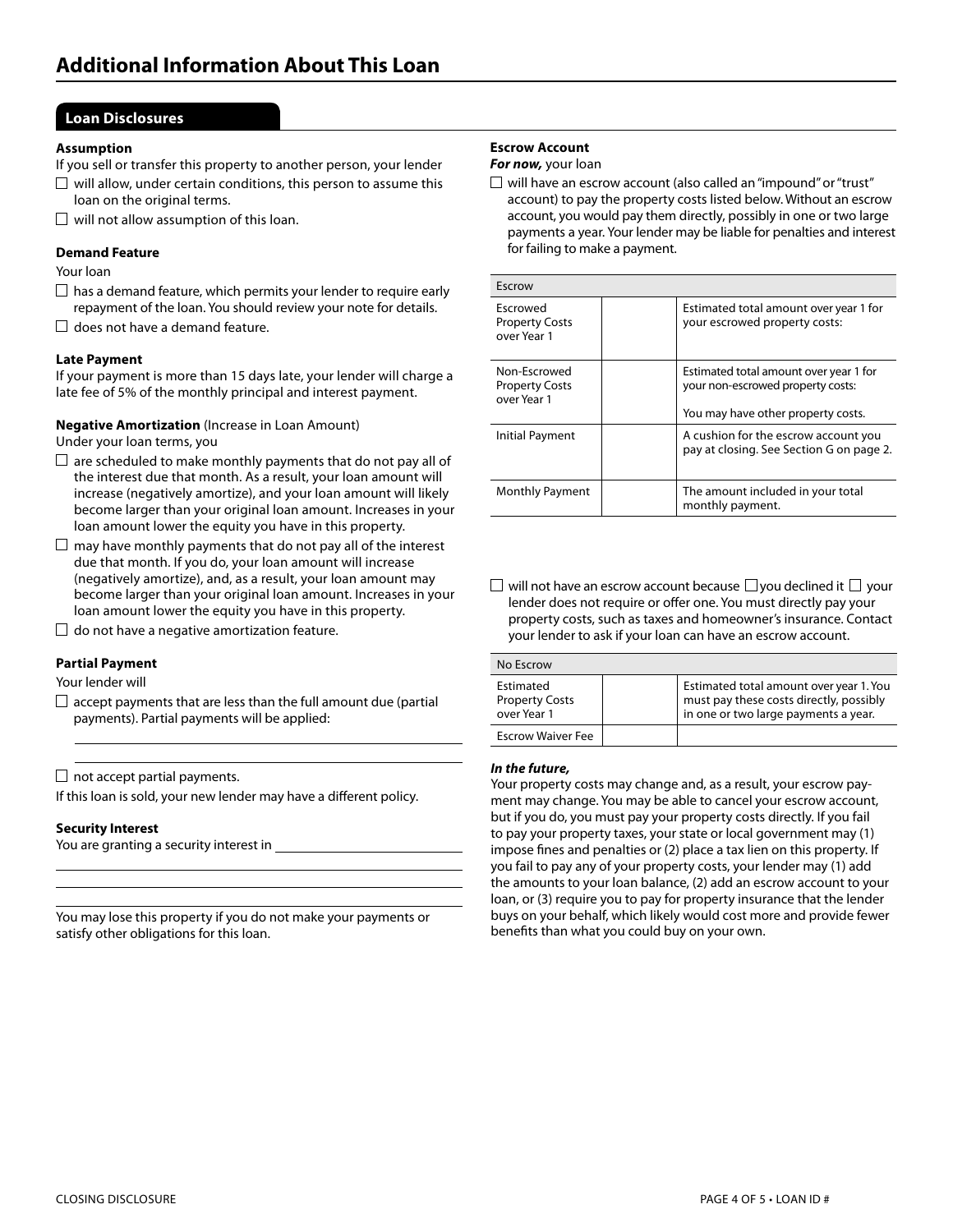#### **Assumption**

- If you sell or transfer this property to another person, your lender  $\Box$  will allow, under certain conditions, this person to assume this loan on the original terms.
- $\Box$  will not allow assumption of this loan.

#### **Demand Feature**

Your loan

- $\Box$  has a demand feature, which permits your lender to require early repayment of the loan. You should review your note for details.
- $\Box$  does not have a demand feature.

#### **Late Payment**

If your payment is more than 15 days late, your lender will charge a late fee of 5% of the monthly principal and interest payment.

#### **Negative Amortization** (Increase in Loan Amount)

Under your loan terms, you

- $\Box$  are scheduled to make monthly payments that do not pay all of the interest due that month. As a result, your loan amount will increase (negatively amortize), and your loan amount will likely become larger than your original loan amount. Increases in your loan amount lower the equity you have in this property.
- $\Box$  may have monthly payments that do not pay all of the interest due that month. If you do, your loan amount will increase (negatively amortize), and, as a result, your loan amount may become larger than your original loan amount. Increases in your loan amount lower the equity you have in this property.
- $\Box$  do not have a negative amortization feature.

#### **Partial Payment**

Your lender will

 $\Box$  accept payments that are less than the full amount due (partial payments). Partial payments will be applied:

 $\Box$  not accept partial payments.

If this loan is sold, your new lender may have a different policy.

#### **Security Interest**

You are granting a security interest in \_\_

You may lose this property if you do not make your payments or satisfy other obligations for this loan.

| <b>Adjustable Payment (AP) Table</b>           |  |  |
|------------------------------------------------|--|--|
| <b>Interest Only Payments?</b>                 |  |  |
| <b>Optional Payments?</b>                      |  |  |
| <b>Step Payments?</b>                          |  |  |
| <b>Seasonal Payments?</b>                      |  |  |
| <b>Monthly Principal and Interest Payments</b> |  |  |
| First Change/Amount                            |  |  |
| <b>Subsequent Changes</b>                      |  |  |
| Maximum Payment                                |  |  |

#### **Escrow Account**

#### **For now,** your loan

 $\Box$  will have an escrow account (also called an "impound" or "trust" account) to pay the property costs listed below. Without an escrow account, you would pay them directly, possibly in one or two large payments a year. Your lender may be liable for penalties and interest for failing to make a payment.

| Escrow                                               |                                                                                                                   |
|------------------------------------------------------|-------------------------------------------------------------------------------------------------------------------|
| Escrowed<br><b>Property Costs</b><br>over Year 1     | Estimated total amount over year 1 for<br>your escrowed property costs:                                           |
| Non-Escrowed<br><b>Property Costs</b><br>over Year 1 | Estimated total amount over year 1 for<br>your non-escrowed property costs:<br>You may have other property costs. |
| <b>Initial Payment</b>                               | A cushion for the escrow account you<br>pay at closing. See Section G on page 2.                                  |
| <b>Monthly Payment</b>                               | The amount included in your total<br>monthly payment.                                                             |

 $\Box$  will not have an escrow account because  $\Box$  you declined it  $\Box$  your lender does not require or offer one. You must directly pay your property costs, such as taxes and homeowner's insurance. Contact your lender to ask if your loan can have an escrow account.

| No Escrow                                         |                                                                                                                            |
|---------------------------------------------------|----------------------------------------------------------------------------------------------------------------------------|
| Estimated<br><b>Property Costs</b><br>over Year 1 | Estimated total amount over year 1. You<br>must pay these costs directly, possibly<br>in one or two large payments a year. |
| <b>Escrow Waiver Fee</b>                          |                                                                                                                            |

#### **In the future,**

Your property costs may change and, as a result, your escrow payment may change. You may be able to cancel your escrow account, but if you do, you must pay your property costs directly. If you fail to pay your property taxes, your state or local government may (1) impose fines and penalties or (2) place a tax lien on this property. If you fail to pay any of your property costs, your lender may (1) add the amounts to your loan balance, (2) add an escrow account to your loan, or (3) require you to pay for property insurance that the lender buys on your behalf, which likely would cost more and provide fewer benefits than what you could buy on your own.

| Adjustable Interest Rate (AIR) Table   |
|----------------------------------------|
| Index + Margin                         |
| <b>Initial Interest Rate</b>           |
| Minimum/Maximum Interest Rate          |
| Change Frequency                       |
| <b>First Change</b>                    |
| <b>Subsequent Changes</b>              |
| <b>Limits on Interest Rate Changes</b> |
| First Change                           |
| <b>Subsequent Changes</b>              |
|                                        |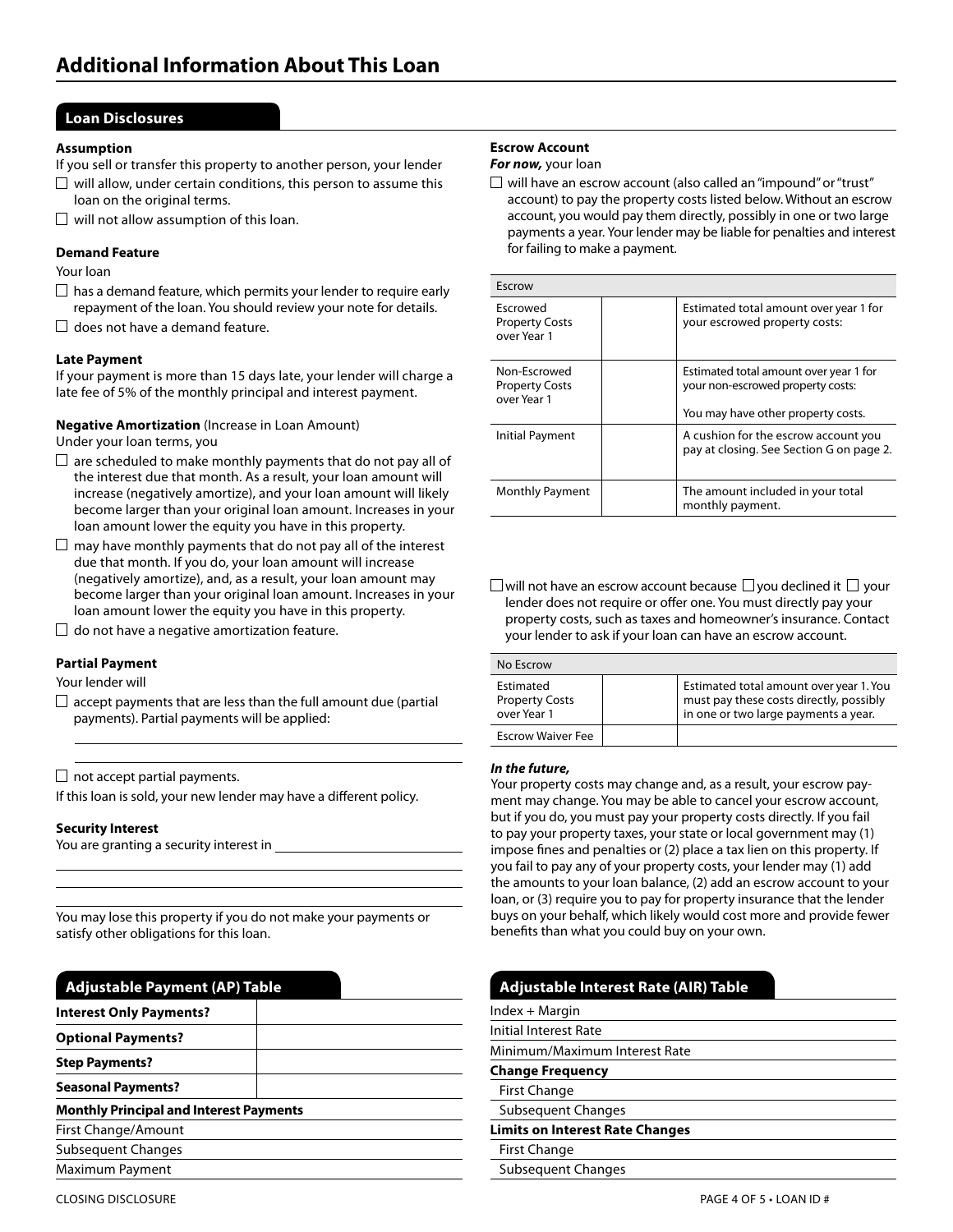#### **Assumption**

- If you sell or transfer this property to another person, your lender  $\Box$  will allow, under certain conditions, this person to assume this loan on the original terms.
- $\Box$  will not allow assumption of this loan.

#### **Demand Feature**

Your loan

- $\Box$  has a demand feature, which permits your lender to require early repayment of the loan. You should review your note for details.
- $\Box$  does not have a demand feature.

#### **Late Payment**

If your payment is more than 15 days late, your lender will charge a late fee of 5% of the monthly principal and interest payment.

#### **Negative Amortization** (Increase in Loan Amount)

Under your loan terms, you

- $\Box$  are scheduled to make monthly payments that do not pay all of the interest due that month. As a result, your loan amount will increase (negatively amortize), and your loan amount will likely become larger than your original loan amount. Increases in your loan amount lower the equity you have in this property.
- $\Box$  may have monthly payments that do not pay all of the interest due that month. If you do, your loan amount will increase (negatively amortize), and, as a result, your loan amount may become larger than your original loan amount. Increases in your loan amount lower the equity you have in this property.
- $\Box$  do not have a negative amortization feature.

#### **Partial Payment**

Your lender will

 $\Box$  accept payments that are less than the full amount due (partial payments). Partial payments will be applied:

 $\Box$  not accept partial payments.

If this loan is sold, your new lender may have a different policy.

#### **Security Interest**

You are granting a security interest in

You may lose this property if you do not make your payments or satisfy other obligations for this loan.

| <b>Adjustable Payment (AP) Table</b>           |  |  |
|------------------------------------------------|--|--|
| <b>Interest Only Payments?</b>                 |  |  |
| <b>Optional Payments?</b>                      |  |  |
| <b>Step Payments?</b>                          |  |  |
| <b>Seasonal Payments?</b>                      |  |  |
| <b>Monthly Principal and Interest Payments</b> |  |  |
| First Change/Amount                            |  |  |
| <b>Subsequent Changes</b>                      |  |  |
| Maximum Payment                                |  |  |

#### **Escrow Account**

#### **For now,** your loan

 $\Box$  will have an escrow account (also called an "impound" or "trust" account) to pay the property costs listed below. Without an escrow account, you would pay them directly, possibly in one or two large payments a year. Your lender may be liable for penalties and interest for failing to make a payment.

| Escrow                                               |                                                                                                                   |
|------------------------------------------------------|-------------------------------------------------------------------------------------------------------------------|
| Escrowed<br><b>Property Costs</b><br>over Year 1     | Estimated total amount over year 1 for<br>your escrowed property costs:                                           |
| Non-Escrowed<br><b>Property Costs</b><br>over Year 1 | Estimated total amount over year 1 for<br>your non-escrowed property costs:<br>You may have other property costs. |
| Initial Payment                                      | A cushion for the escrow account you<br>pay at closing. See Section G on page 2.                                  |
| Monthly Payment                                      | The amount included in your total<br>monthly payment.                                                             |

 $\Box$  will not have an escrow account because  $\Box$  you declined it  $\Box$  your lender does not require or offer one. You must directly pay your property costs, such as taxes and homeowner's insurance. Contact your lender to ask if your loan can have an escrow account.

| No Escrow                                         |                                                                                                                            |
|---------------------------------------------------|----------------------------------------------------------------------------------------------------------------------------|
| Estimated<br><b>Property Costs</b><br>over Year 1 | Estimated total amount over year 1. You<br>must pay these costs directly, possibly<br>in one or two large payments a year. |
| <b>Escrow Waiver Fee</b>                          |                                                                                                                            |

#### **In the future,**

Your property costs may change and, as a result, your escrow payment may change. You may be able to cancel your escrow account, but if you do, you must pay your property costs directly. If you fail to pay your property taxes, your state or local government may (1) impose fines and penalties or (2) place a tax lien on this property. If you fail to pay any of your property costs, your lender may (1) add the amounts to your loan balance, (2) add an escrow account to your loan, or (3) require you to pay for property insurance that the lender buys on your behalf, which likely would cost more and provide fewer benefits than what you could buy on your own.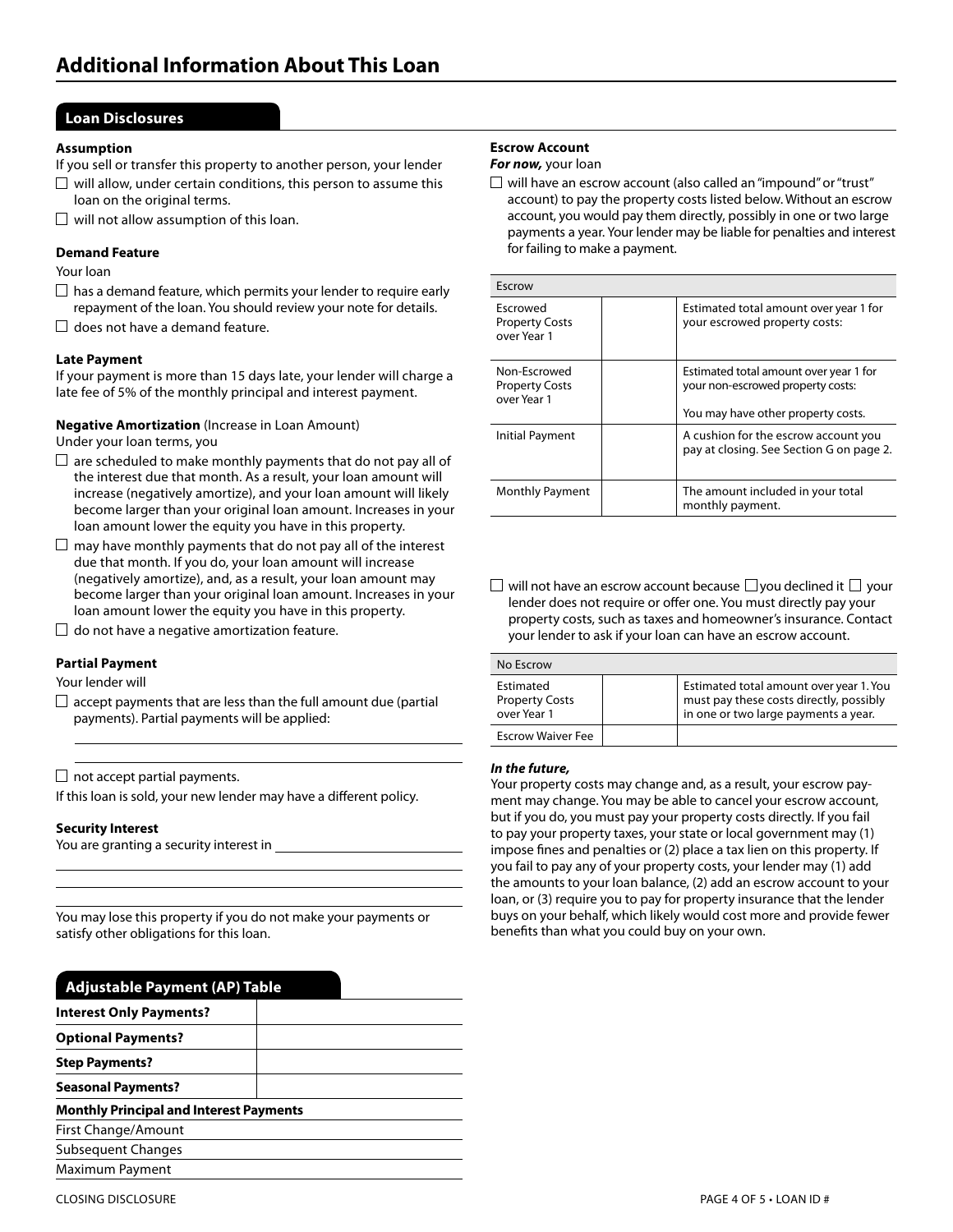#### **Assumption**

- If you sell or transfer this property to another person, your lender  $\Box$  will allow, under certain conditions, this person to assume this loan on the original terms.
- $\Box$  will not allow assumption of this loan.

#### **Demand Feature**

Your loan

- $\Box$  has a demand feature, which permits your lender to require early repayment of the loan. You should review your note for details.
- $\Box$  does not have a demand feature.

#### **Late Payment**

If your payment is more than 15 days late, your lender will charge a late fee of 5% of the monthly principal and interest payment.

#### **Negative Amortization** (Increase in Loan Amount)

Under your loan terms, you

- $\Box$  are scheduled to make monthly payments that do not pay all of the interest due that month. As a result, your loan amount will increase (negatively amortize), and your loan amount will likely become larger than your original loan amount. Increases in your loan amount lower the equity you have in this property.
- $\Box$  may have monthly payments that do not pay all of the interest due that month. If you do, your loan amount will increase (negatively amortize), and, as a result, your loan amount may become larger than your original loan amount. Increases in your loan amount lower the equity you have in this property.
- $\Box$  do not have a negative amortization feature.

#### **Partial Payment**

Your lender will

 $\Box$  accept payments that are less than the full amount due (partial payments). Partial payments will be applied:

 $\Box$  not accept partial payments.

If this loan is sold, your new lender may have a different policy.

#### **Security Interest**

You are granting a security interest in

You may lose this property if you do not make your payments or satisfy other obligations for this loan.

#### **Escrow Account**

#### **For now,** your loan

 $\Box$  will have an escrow account (also called an "impound" or "trust" account) to pay the property costs listed below. Without an escrow account, you would pay them directly, possibly in one or two large payments a year. Your lender may be liable for penalties and interest for failing to make a payment.

| Escrow                                               |                                                                                                                   |
|------------------------------------------------------|-------------------------------------------------------------------------------------------------------------------|
| Escrowed<br><b>Property Costs</b><br>over Year 1     | Estimated total amount over year 1 for<br>your escrowed property costs:                                           |
| Non-Escrowed<br><b>Property Costs</b><br>over Year 1 | Estimated total amount over year 1 for<br>your non-escrowed property costs:<br>You may have other property costs. |
| Initial Payment                                      | A cushion for the escrow account you<br>pay at closing. See Section G on page 2.                                  |
| Monthly Payment                                      | The amount included in your total<br>monthly payment.                                                             |

 $\Box$  will not have an escrow account because  $\Box$  you declined it  $\Box$  your lender does not require or offer one. You must directly pay your property costs, such as taxes and homeowner's insurance. Contact your lender to ask if your loan can have an escrow account.

| No Escrow                                         |                                                                                                                            |
|---------------------------------------------------|----------------------------------------------------------------------------------------------------------------------------|
| Estimated<br><b>Property Costs</b><br>over Year 1 | Estimated total amount over year 1. You<br>must pay these costs directly, possibly<br>in one or two large payments a year. |
| <b>Escrow Waiver Fee</b>                          |                                                                                                                            |

#### **In the future,**

Your property costs may change and, as a result, your escrow payment may change. You may be able to cancel your escrow account, but if you do, you must pay your property costs directly. If you fail to pay your property taxes, your state or local government may (1) impose fines and penalties or (2) place a tax lien on this property. If you fail to pay any of your property costs, your lender may (1) add the amounts to your loan balance, (2) add an escrow account to your loan, or (3) require you to pay for property insurance that the lender buys on your behalf, which likely would cost more and provide fewer benefits than what you could buy on your own.

# **Adjustable Interest Rate (AIR) Table**

| Index + Margin                         |
|----------------------------------------|
| Initial Interest Rate                  |
| Minimum/Maximum Interest Rate          |
| Change Frequency                       |
| <b>First Change</b>                    |
| <b>Subsequent Changes</b>              |
| <b>Limits on Interest Rate Changes</b> |
| <b>First Change</b>                    |
| <b>Subsequent Changes</b>              |
|                                        |